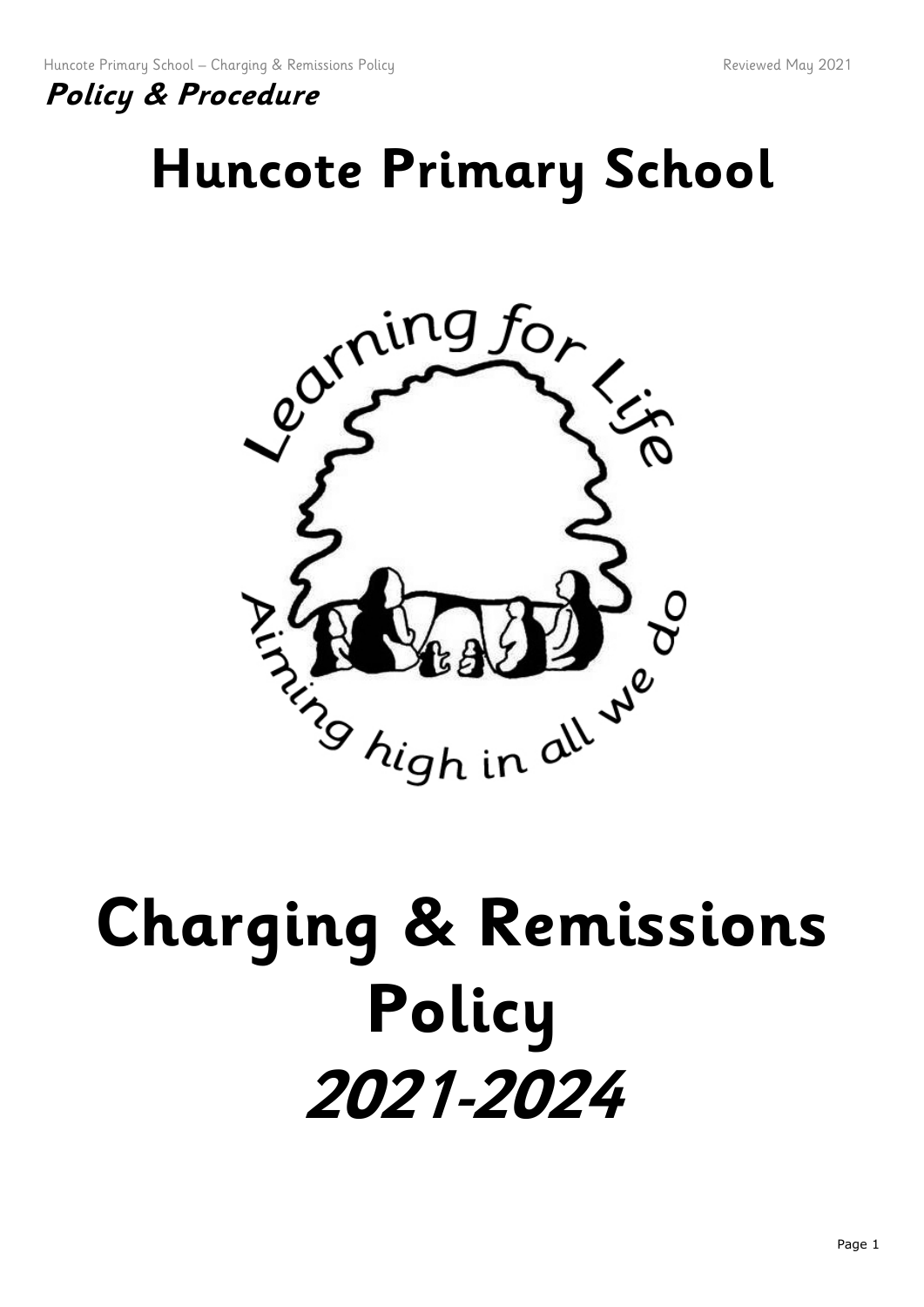### **Huncote Primary School Charging and Remissions Policy**

#### **Aims**

At Huncote Primary School we believe in 'Learning for Life' by 'Aiming high in all we do'. We therefore aim to:

- Provide a vibrant, stimulating and caring environment;
- Encourage our children to thrive academically, socially and emotionally;
- Engage our children in a creative, inspiring and inclusive curriculum;
- Motivate and inspire our children for a life-long love of learning;
- Work together within our school community to prepare our children for the challenges of modern life;
- Provide and promote a safe philosophy for the whole school community.

These aims are realised through effective working partnerships between staff, pupils, parents, governors, other schools, the Local Authority and the wider community. They are present through all school life and practice.

#### **Introduction**

The Governing Body recognises the valuable contribution that a wide range of activities, including clubs, trips and residential experiences can make towards pupils' personal and social education. The Governing body aims to promote and provide activities, both as part of a broad and balanced curriculum for the pupils of the school and as additional optional activities.

While wishing to promote and provide as broad a range of such activities as possible for the benefit of all pupils, the Governing Body reserves the right to make a charge for certain activities organised by the school when appropriate.

This Charging & Remissions Policy describes how we will do our best to ensure a good range of visits and activities is offered and at the same time, try to minimise the financial barriers which may prevent some students taking full advantage of the opportunities.

#### **Principles**

The Education Act 1996 sets out the law on charging for school activities in schools maintained by local authorities in England. The Act gives LA's and schools the discretion to charge for optional activities provided wholly or mainly out of school hours and the right to invite voluntary contributions for the benefit of the school or in support of any activity organised by the school, whether during or outside school hours.

If the full cost towards any of the optional activities is not available from voluntary contributions, then it will be at the Head teacher's discretion to further subsidise the cost from other sources, including school funds, to enable the activity to take place.

If the amount of the subsidy required (other than voluntary contributions) is too great, then the activity may be cancelled.

#### **Responsibilities**

Authority for day-to-day management of the policy is delegated to the Head teacher who will determine the costs of activities. The Office administrator, who is responsible for overseeing the collection of income, is aware of current charge rates and VAT implications.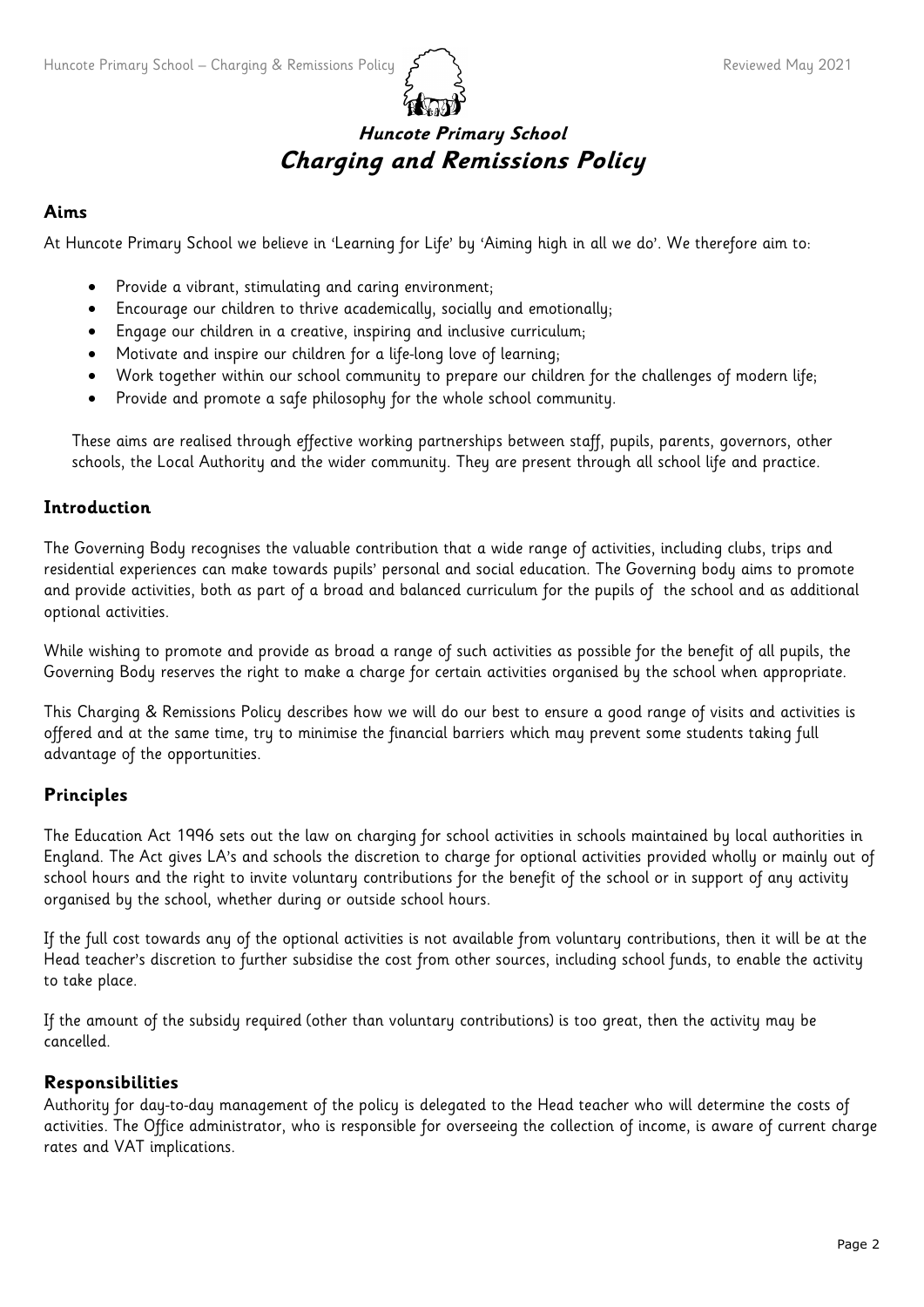#### **Optional extras**

The school endeavours to provide a range of activities which are held outside the compulsory curriculum. Parents/Carers will be notified in advance of any such activities and their estimated cost, as well as requesting a financial contribution. Parent/carer consent will be obtained for the child's participation in any such activity for which a charge is made. Any charge will depend upon the type of activity, its cost and the number of participants. This charge will not exceed the total cost of providing the activity. Charges may include an appropriate element of: the pupil's travel cost; the pupil's board and lodging cost; materials, books, instruments and other equipment; extra staff costs; entrance fees to museums, castles, theatres etc; insurance costs; the expenses only of participating teachers engaged on a separate contract to provide and 'optional extra'.

Where such an activity is provided to fulfil any requirements specified by a public examination syllabus, or to fulfil statutory duties relating to the National Curriculum or to Religious Education, then it is not regarded as an optional extra and only board and lodgings charges may be made.

Examples of additional activities organised by the school during curriculum time, which require parental voluntary contributions in order to take place. These activities are known as 'optional extras'. This list is not exhaustive.

- Visits to Museums and Art Galleries
- Sporting activities which incur transport and/or additional teaching expenses
- Outdoor adventurous activities
- Visits to the Theatre
- School Residential Visits
- Musical Events

#### **Charging for Residential Trips**

Where a school activity requires pupils to spend nights away from home the school is allowed to make a charge for the board and lodging element and parents/carers will be asked to make a voluntary contribution towards travel expenses and entrance fees. Parents/carers will be notified in advance of any such activities and their estimated cost and parent/carer consent will be obtained for a child's participation in any such activity for which a charge is made. Charges will be calculated by reference to the actual cost of providing travel, activities, board and lodging for each pupil; no other cost will be covered by the charge.

We are able to subsidise fees for board and lodging where families qualify for remission through the use of Pupil Premium funding.

#### **Materials, Equipment and Ingredients**

The Governing Body reserves the right to ask for a voluntary contribution towards the costs of materials/ingredients for subjects such as design or food technology where parents have indicated in advance that they would like their child to bring home the finished product.

It is the responsibility of parents/carers to cover the cost of purchase of hire instruments, materials, equipment or clothing for activities which take place outside school hours and which are purely voluntary or optional. (It is the parent/carer's responsibility to supply school uniform, including PE and Swimming Kit).

#### **Music Tuition**

All children study music as part of the school curriculum entitlement. There is a charge for individual or group music tuition whether in or out of school hours, unless it is provided as part of a syllabus for a prescribed public examination or is required by the National Curriculum. Parent/carers pay for their child's provision of music tuition directly to the peripatetic tutor.

#### **After School Clubs**

One free after school club per term available to pupils eligible to Pupil Premium funding.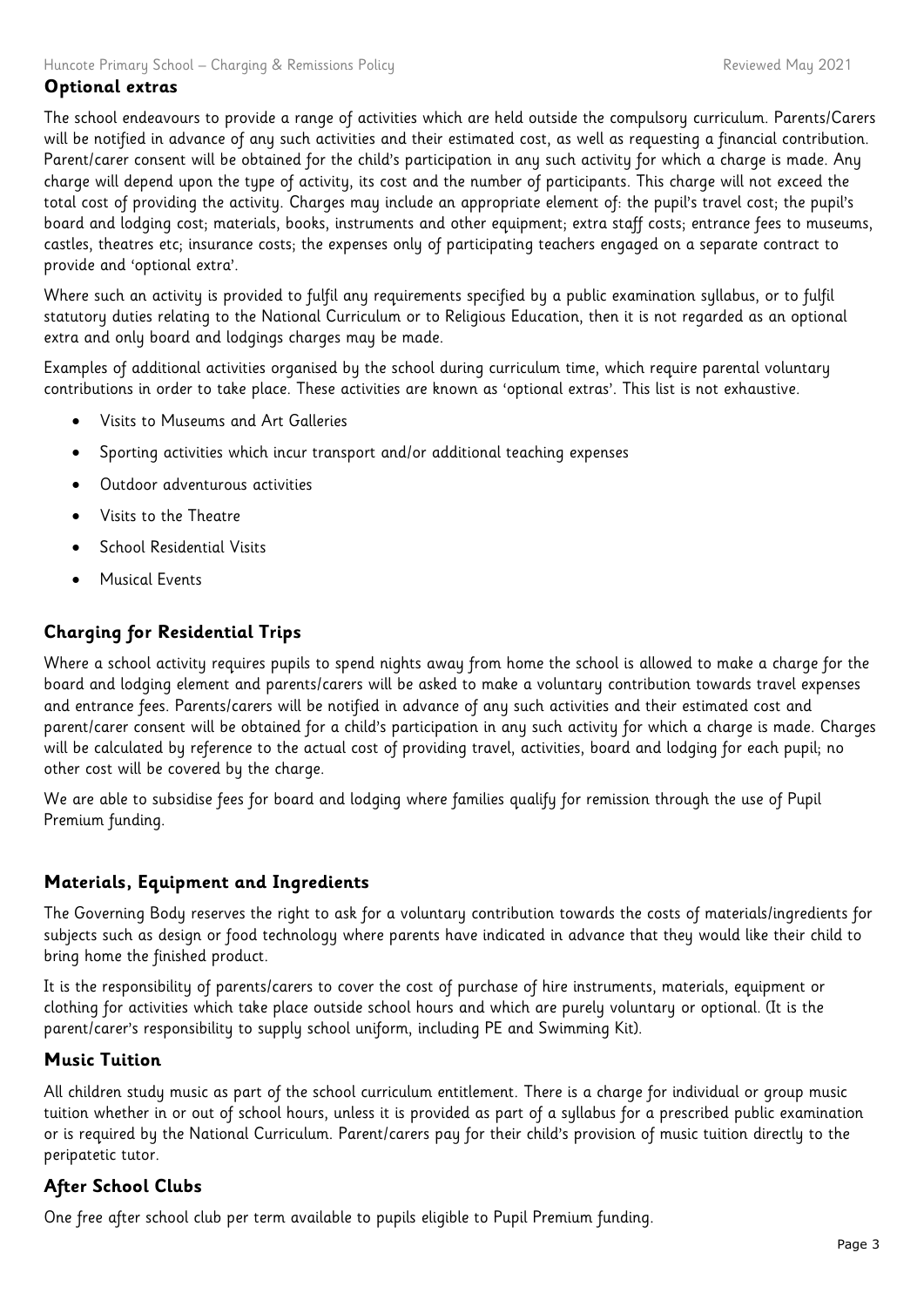#### **Community Users**

The school may arrange to hire its premises and facilities to members of the local community, other organisations with the Local Authority, businesses, charities and sports clubs. See the Huncote Hiring Policy, Scale of charges and Terms and Conditions of hire.

The Governing Body may, when appropriate amend the categories of activity for which a charge may be made.

#### **Remissions**

In order to remove financial barriers from disadvantaged pupils, the Governing Body has agreed that some activities and visits where charges can legally be made will be offered at no charge or a reduced charge to parents in particular circumstances. This remission policy sets out the circumstances in which charges will be reviewed:

Eligibility to Free School Meals – DfE website

<https://www.gov.uk/apply-free-school-meals>

#### Available in England.

Your child may be able to get free school meals if you get any of the following:

- Income Support
- Income Based Jobseekers Allowance
- Income-related Employment and Support Allowance
- Support under Part VI of the Immigration and Asylum Act 1999
- Child Tax Credit (provided you're not also entitled to Working Tax Credit and have an annual gross income of no more £16,190
- Working tax credit run-on paid for 4 weeks after you stop qualifying for Working Tax Credit
- Universal Credit if you apply on or after 1 April 2018 your household income must be less than £7,400 a year (after tax and not including any benefits you get)

Children who get paid these benefits directly, instead of through a parent or guardian, can also get free school meals.

Your child may also get free school meals if you get any of these benefits and your child is both:

- Younger than the compulsory age for starting school
- In full-time education

If your child is eligible for free school meals, they'll remain eligible until they finish the phase of schooling (primary or secondary) they're in on 31 March 2022.

Last updated: 17<sup>th</sup> November 2020

These conditions are subject to change.

Application for remission should be made to the School Office administrator on the school office e mail [office@huncote.embracemat.org](mailto:office@huncote.embracemat.org) and will be treated in confidence. The final decision with regard to assistance lies with the Head teacher.